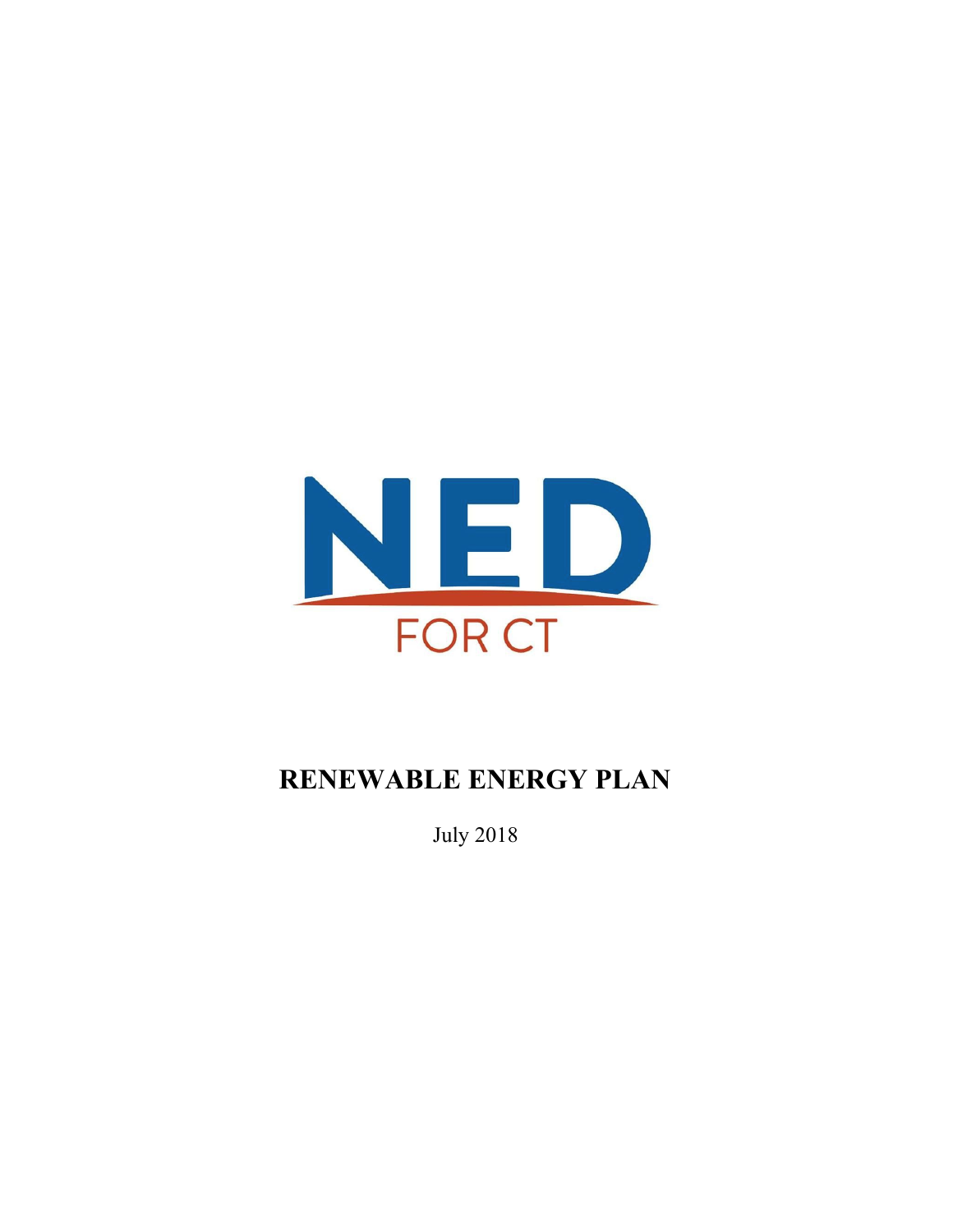# **Introduction**

The facts are clear and the evidence incontrovertible: our earth is getting warmer, ice caps and glaciers are melting, the sea level is rising, and an array of other related events are underway from storm surges to droughts. I strongly believe that human-induced climate change is an urgent threat that must be tackled immediately, and as governor I will rebuild the political conversation on climate change and what we must do to prepare for a new future.

I applaud the steps that Connecticut has already taken to transition to a sustainable energy future and counter the adverse effects of climate change. Our state has committed to the Paris Agreement even as the Trump administration has pulled out, and Connecticut along with 175 other governments has pledged to reduce emissions by 80 percent by 2050.

**However, I know that we can and must do more, which is why I will commit Connecticut to a further reduction in carbon emissions from current levels of 35 percent by 2030, 70 percent by 2040, and carbon neutral by 2050. These targets are tougher than required under the Paris Agreement but are achievable, measurable goals that will guide our state's energy and environmental policy.**

Further, our transition to a sustainable energy future will create thousands of new jobs in the green economy – not destroy jobs as the Trump administration alleges. We know this because across our country the states with the least carbon-intensive economies, like Washington state and Massachusetts, have had some of the highest economic growth rates. We have already seen good-paying jobs created in the fuel cell, solar installation, and home weatherization industries, and I am proud that New London will become a new manufacturing and assembling base for offshore wind turbines. As the sustainable energy transition continues, I believe our state's growth in jobs in fuel cells, solar power, and resiliency construction will pave the way for even greater growth in this area. I will make sure that many more green jobs are created. This will require bringing multiple stakeholders to the table, including industry, labor, and our fine academic institutions, and promoting innovative solutions such as the state's recent long-term contracting in order to promote the the offshore wind project out of New London.

I have spoken to many families throughout this campaign and have heard so much about how difficult it is for families to afford their energy needs, particularly during the winter. I will work diligently to bring energy costs down through a variety of steps, including investments in energy efficiency, peak shaving, more competitive bidding, and smart metering. I am a strong proponent of shifting homes away from home heating oil to much cleaner alternatives like natural gas, even better such advanced technologies efficient electric heat pumps and thermal loops. And as more renewable energy comes online in our state, we will reduce our dependence on the spot-price of natural gas which so often drives up our cost of electricity.

Lastly, I pledge to seek out and be sure that science, facts, and transparency are inherent in our decision-making. I will have the state work in closer partnership with all our cities and towns to ensure sea-level rise and resiliency are more deeply imbedded in our planning and zoning processes. I myself will be, and will have all state agencies remain, open to new ideas, and be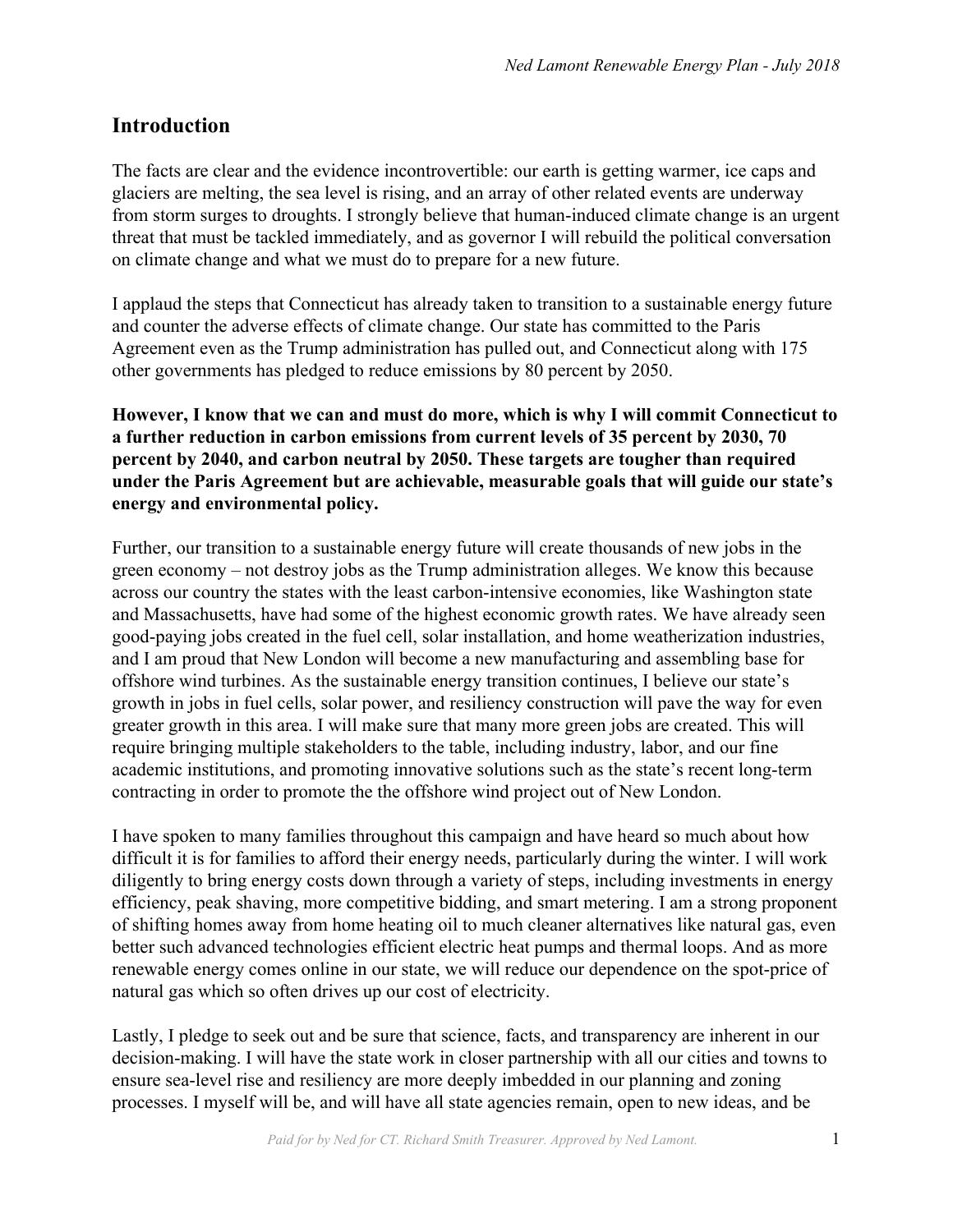more receptive to how best to conceptualize and implement new policies and regulations with respect to climate change.

I will never support a budget that diverts money from our Energy Efficiency Fund, the Green Bank, and other dedicated funding sources. These programs are funded by ratepayers and make important investments in energy efficiency, conservation, and the development of new renewable energy markets. It is simply short-sighted to shortchange these programs since they are crucial to our state's response to climate change, and to our development of a renewable energy platform essential for the energy independence of our citizens.

In order to continue Connecticut's transition toward sustainable energy sources, to increase employment in the green economy, and to lower retail costs, I will:

- **A. Broaden Our Search For and Increase Our Reliance on [Renewable](#page-3-0) Energy**
- **B. [Strengthen](#page-3-1) State Programs and Pursue Regional Solutions**
- **C. [Modernize](#page-4-0) our Grid**
- **D. Pursue Energy Conservation and Efficiency Strategies**
- **E. Invest in Sustainable Transportation**
- **F. Promote [Resiliency](#page-5-0) Against Rising Sea Levels**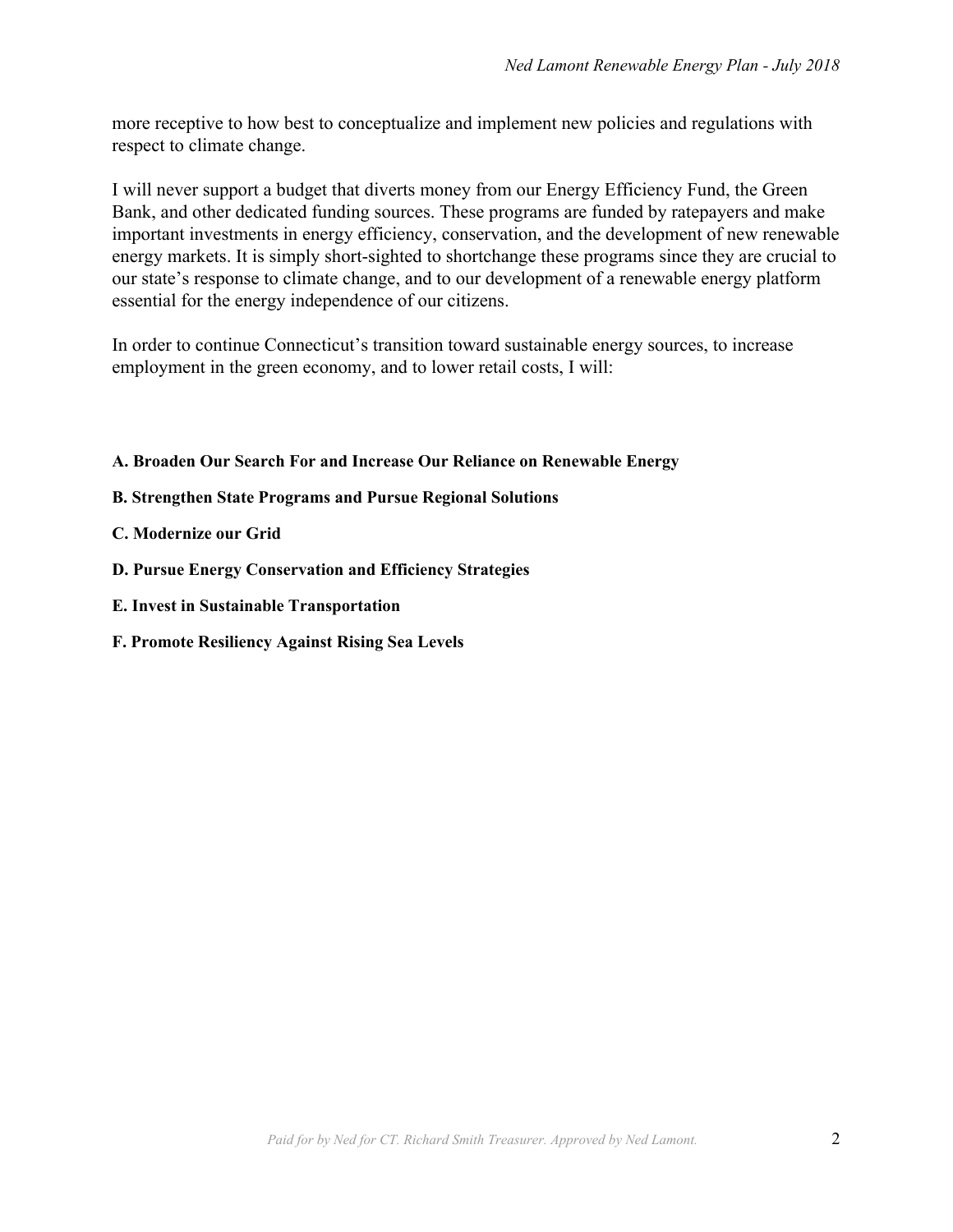### <span id="page-3-0"></span>**A. Broaden Our Search For and Increase Our Reliance on Renewable Energy**

- I support the recent toughening of the state's Renewable Portfolio Standards (RPS), yet I believe that we must go further in order to achieve our carbon reduction goals by 2050. The RPS sets standards for electricity production in Connecticut. I support strengthening the state's RPS to at least 35 percent Class I renewable energy sources by 2025; at least 50 percent by 2030; at least 80 percent by 2040; and 100 percent by 2050.
- I will support growth of distributed generation. Distributed generation resources, such as solar photovoltaic and wind generation, can provide economic, environmental, and energy security benefits to electricity customers.
- $\circ$  I will review the recently-passed SB 9 to ensure that net metering fairly compensates homeowners who produce solar power and reflects the value of the carbon they are offsetting. However, I am opposed to any cost-shifting to other ratepayers.
- I will streamline our state's community solar permitting process and virtual net metering rules to speed construction of medium-to-large solar installations over brownfields, parking lots, and warehouses. My goal is to create standards that drive clean energy development to sites that lack other good uses while keeping the door open to owners of productive lands who want to integrate clean energy into their mix of uses. I would prefer to see more solar arrays on urban rooftops than over our farmlands.

#### <span id="page-3-1"></span>**B. Strengthen State Programs and Pursue Regional Solutions**

We must continue to update and strengthen **existing state programs** and work collaboratively with other state governments to **pursue regional solutions**. This collaboration will be modeled on the Regional Greenhouse Gas Initiative (RGGI) and the Transportation and Climate Initiative (TCI).

- The Regional Greenhouse Gas Initiative (RGGI) is a multi-state initiative requiring power plants to purchase emission allowances at an auction, and the money is reinvested in energy efficiency programs and the Connecticut Green Bank. RGGI investments have saved the state millions in energy costs, saved lives, and created thousands of jobs. I strongly support RGGI and support reforms including instituting a minimum price for carbon.
- $\circ$  The financing mechanism known as property-assessed clean energy (PACE) helps customers afford energy efficiency and renewable energy improvements located on private properties. PACE programs help finance the initial cost of improvements and are paid back over time by the property owners on their property tax bills. The C-PACE (for commercial properties) program has been updated and it is now very successful, but the R-PACE (for residential properties) statutes need to be revised to provide private homeowners in Connecticut access to such a program.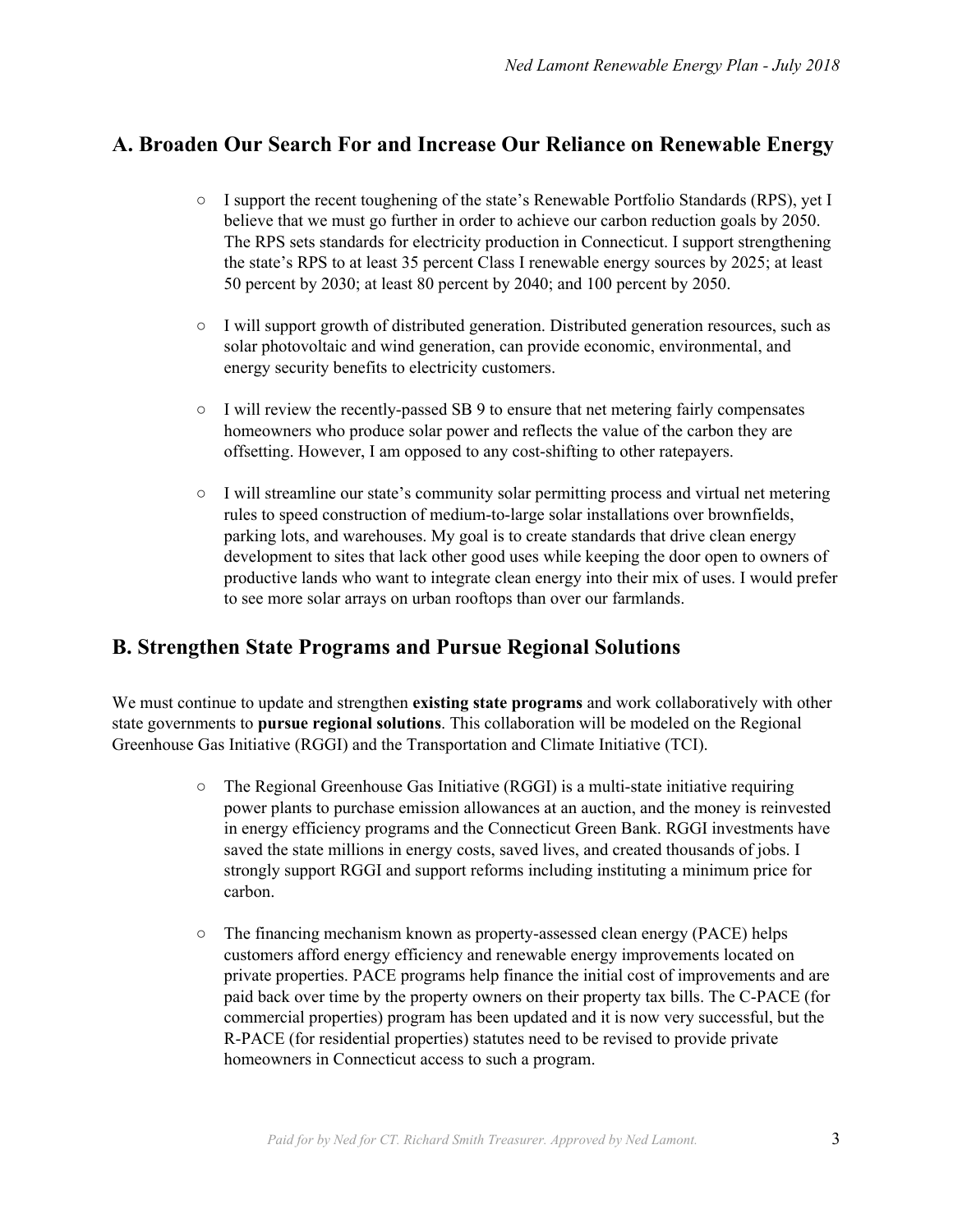○ I support extension and improvement of Connecticut's Zero Emissions Renewable Energy Credit (ZREC) program. The ZREC program is widely supported by the business community and is an important tool in promoting new renewable energy capacity.

#### <span id="page-4-0"></span>**C. Modernize our Grid**

As we move toward a more sustainable energy model, we will need to leverage new technologies and improve our current transmission and distribution systems. Such **grid modernization** will require the state to support a grid that integrates distributed generation, has storage capacity, and is capable of bringing in sustainable energy from distant locations. It will require substation upgrades that allow for distribution voltage optimization, enabling time-varying electricity rates and improved system operation and awareness. In addition, with rising sea-levels and increased intensity of storms we must make the grid more resilient to extreme weather, geomagnetic disturbances, and cyber-related threats.

## **D. Pursue Energy Conservation and Efficiency Strategies**

Over the past 10 years, the New England states have dramatically increased investments in energy efficiency resources. Massachusetts, for example, has increased energy efficiency spending by 150 percent between the years 2009 and 2012, and today ranks first among the 50 states in energy efficiency spending. While we will continue to seek to reduce our kilowatt costs, energy efficiency is an equally good way to reduce energy bills for everyone in the state.

Energy conservation will reduce homeowners' bills and spare us from having to fund large infrastructure projects like pipelines and transmission lines that crisscross the state.

- I support our state's Energy Efficiency Fund and Green Bank and pledge to never support a budget that raids these programs. In 2016, the design, installation and manufacture of energy efficiency products and services in Connecticut accounted for nearly 34,000 jobs, with approximately 12,000 of those jobs generated directly from the Connecticut Energy Efficiency Fund. Further, the investments in energy efficiency made in 2016 will save Connecticut consumers approximately \$961.8 million in lifetime bill savings, meaning every \$1 invested in energy efficiency will save another \$3.89 on utility bills.
- I support continued investment in weatherization and peak shaving so that we can reduce demand for carbon-intensive energy, particularly in the early evenings when natural gas-based electricity is in high demand and when prices are highest. In particular, I support programs to help homeowners shift away from home heating oil to new, efficient alternatives like electric heat pumps and thermal loops.
- I support continued improvements in energy efficiency standards for new homes and buildings, and I believe that all new homes and buildings should be zero carbon from 2035.
- CT state government facilities account for 15 percent of the energy consumed by the state's commercial and industrial sector, and energy costs the state \$150-\$200 million annually. But a potential 40 percent reduction in energy use could save \$60 million to